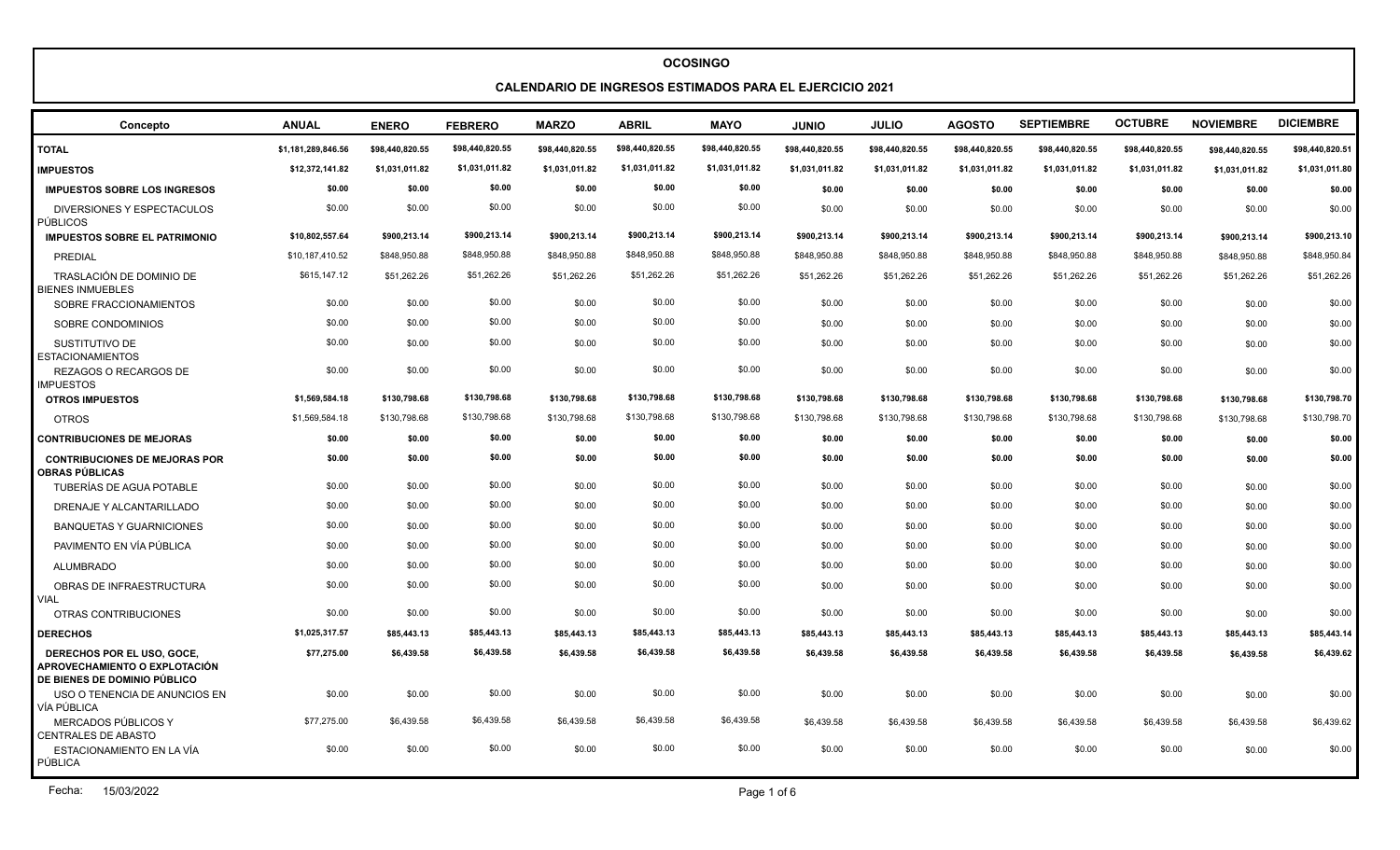**CALENDARIO DE INGRESOS ESTIMADOS PARA EL EJERCICIO 2021**

| Concepto                                                                                                                      | <b>ANUAL</b> | <b>ENERO</b> | <b>FEBRERO</b> | <b>MARZO</b> | <b>ABRIL</b> | <b>MAYO</b> | <b>JUNIO</b> | <b>JULIO</b> | <b>AGOSTO</b> | <b>SEPTIEMBRE</b> | <b>OCTUBRE</b> | <b>NOVIEMBRE</b> | <b>DICIEMBRE</b> |
|-------------------------------------------------------------------------------------------------------------------------------|--------------|--------------|----------------|--------------|--------------|-------------|--------------|--------------|---------------|-------------------|----------------|------------------|------------------|
| <b>DERECHOS A LOS HIDROCARBUROS</b>                                                                                           | \$0.00       | \$0.00       | \$0.00         | \$0.00       | \$0.00       | \$0.00      | \$0.00       | \$0.00       | \$0.00        | \$0.00            | \$0.00         | \$0.00           | \$0.00           |
| POR EXTRACCIÓN DE PETRÓLEO<br>CRUDO                                                                                           | \$0.00       | \$0.00       | \$0.00         | \$0.00       | \$0.00       | \$0.00      | \$0.00       | \$0.00       | \$0.00        | \$0.00            | \$0.00         | \$0.00           | \$0.00           |
| <b>DERECHOS POR PRESTACIÓN DE</b><br><b>SERVICIOS</b>                                                                         | \$368,336.74 | \$30,694.73  | \$30,694.73    | \$30,694.73  | \$30,694.73  | \$30,694.73 | \$30,694.73  | \$30,694.73  | \$30,694.73   | \$30,694.73       | \$30,694.73    | \$30.694.73      | \$30,694.71      |
| SERVICIOS PÚBLICOS DE<br><b>PANTEONES</b>                                                                                     | \$42,385.00  | \$3,532.08   | \$3,532.08     | \$3,532.08   | \$3,532.08   | \$3,532.08  | \$3,532.08   | \$3,532.08   | \$3,532.08    | \$3,532.08        | \$3,532.08     | \$3,532.08       | \$3,532.12       |
| RASTROS PÚBLICOS                                                                                                              | \$207,300.00 | \$17,275.00  | \$17,275.00    | \$17,275.00  | \$17,275.00  | \$17,275.00 | \$17,275.00  | \$17,275.00  | \$17,275.00   | \$17,275.00       | \$17,275.00    | \$17,275.00      | \$17,275.00      |
| SERVICIOS PÚBLICOS DE AGUA<br>POTABLE Y ALCANTARILLADO                                                                        | \$3,900.00   | \$325.00     | \$325.00       | \$325.00     | \$325.00     | \$325.00    | \$325.00     | \$325.00     | \$325.00      | \$325.00          | \$325.00       | \$325.00         | \$325.00         |
| LIMPIEZA DE LOTES BALDÍOS                                                                                                     | \$0.00       | \$0.00       | \$0.00         | \$0.00       | \$0.00       | \$0.00      | \$0.00       | \$0.00       | \$0.00        | \$0.00            | \$0.00         | \$0.00           | \$0.00           |
| ASEO PÚBLICO                                                                                                                  | \$0.00       | \$0.00       | \$0.00         | \$0.00       | \$0.00       | \$0.00      | \$0.00       | \$0.00       | \$0.00        | \$0.00            | \$0.00         | \$0.00           | \$0.00           |
| <b>INSPECCIÓN SANITARIA</b>                                                                                                   | \$114,751.74 | \$9,562.65   | \$9,562.65     | \$9,562.65   | \$9,562.65   | \$9,562.65  | \$9,562.65   | \$9,562.65   | \$9,562.65    | \$9,562.65        | \$9,562.65     | \$9,562.65       | \$9,562.59       |
| <b>OTROS DERECHOS</b>                                                                                                         | \$579,705.83 | \$48,308.82  | \$48,308.82    | \$48,308.82  | \$48,308.82  | \$48,308.82 | \$48,308.82  | \$48,308.82  | \$48,308.82   | \$48,308.82       | \$48,308.82    | \$48,308.82      | \$48,308.81      |
| <b>LICENCIAS</b>                                                                                                              | \$120,919.40 | \$10,076.62  | \$10,076.62    | \$10,076.62  | \$10,076.62  | \$10,076.62 | \$10,076.62  | \$10,076.62  | \$10,076.62   | \$10,076.62       | \$10,076.62    | \$10,076.62      | \$10,076.58      |
| LICENCIAS, PERMISOS PARA<br>CONSTRUCCIÓN Y OTROS                                                                              | \$398,371.43 | \$33,197.62  | \$33,197.62    | \$33,197.62  | \$33,197.62  | \$33,197.62 | \$33,197.62  | \$33,197.62  | \$33,197.62   | \$33,197.62       | \$33,197.62    | \$33,197.62      | \$33,197.61      |
| CERTIFICACIONES Y CONSTANCIAS                                                                                                 | \$60,415.00  | \$5,034.58   | \$5,034.58     | \$5,034.58   | \$5,034.58   | \$5,034.58  | \$5,034.58   | \$5,034.58   | \$5,034.58    | \$5,034.58        | \$5,034.58     | \$5,034.58       | \$5,034.62       |
| OTROS DERECHOS                                                                                                                | \$0.00       | \$0.00       | \$0.00         | \$0.00       | \$0.00       | \$0.00      | \$0.00       | \$0.00       | \$0.00        | \$0.00            | \$0.00         | \$0.00           | \$0.00           |
| <b>ACCESORIOS DE DERECHOS</b>                                                                                                 | \$0.00       | \$0.00       | \$0.00         | \$0.00       | \$0.00       | \$0.00      | \$0.00       | \$0.00       | \$0.00        | \$0.00            | \$0.00         | \$0.00           | \$0.00           |
| REZAGOS O RECARGOS DE<br><b>DERECHOS</b>                                                                                      | \$0.00       | \$0.00       | \$0.00         | \$0.00       | \$0.00       | \$0.00      | \$0.00       | \$0.00       | \$0.00        | \$0.00            | \$0.00         | \$0.00           | \$0.00           |
| <b>PRODUCTOS</b>                                                                                                              | \$49,870.06  | \$4,155.84   | \$4,155.84     | \$4,155.84   | \$4,155.84   | \$4,155.84  | \$4,155.84   | \$4,155.84   | \$4,155.84    | \$4,155.84        | \$4,155.84     | \$4,155.84       | \$4,155.82       |
| <b>PRODUCTOS DE TIPO CORRIENTE</b>                                                                                            | \$49,870.06  | \$4,155.84   | \$4,155.84     | \$4,155.84   | \$4,155.84   | \$4,155.84  | \$4,155.84   | \$4,155.84   | \$4,155.84    | \$4,155.84        | \$4,155.84     | \$4,155.84       | \$4,155.82       |
| <b>PRODUCTOS DERIVADOS DEL USO</b><br>Y APROVECHAMIENTO DE BIENES NO<br><b>SUJETOS A RÉGIMEN DE DOMINIO</b><br><b>PÚBLICO</b> | \$0.00       | \$0.00       | \$0.00         | \$0.00       | \$0.00       | \$0.00      | \$0.00       | \$0.00       | \$0.00        | \$0.00            | \$0.00         | \$0.00           | \$0.00           |
| PRODUCTOS DE BIENES<br><b>MUEBLES E INMUEBLES</b><br>(ARRENDAMIENTO)                                                          | \$0.00       | \$0.00       | \$0.00         | \$0.00       | \$0.00       | \$0.00      | \$0.00       | \$0.00       | \$0.00        | \$0.00            | \$0.00         | \$0.00           | \$0.00           |
| PRODUCTOS DE<br>ESTACIONAMIENTOS PÚBLICOS<br><b>MUNICIPALES</b>                                                               | \$0.00       | \$0.00       | \$0.00         | \$0.00       | \$0.00       | \$0.00      | \$0.00       | \$0.00       | \$0.00        | \$0.00            | \$0.00         | \$0.00           | \$0.00           |
| <b>ENAJENACIÓN DE BIENES</b><br><b>MUEBLES NO SUJETOS A SER</b><br><b>INVENTARIADOS</b>                                       | \$0.00       | \$0.00       | \$0.00         | \$0.00       | \$0.00       | \$0.00      | \$0.00       | \$0.00       | \$0.00        | \$0.00            | \$0.00         | \$0.00           | \$0.00           |
| PRODUCTOS DE BIENES<br><b>MUEBLES E INMUEBLES</b><br>(ENAJENACIÓN)                                                            | \$0.00       | \$0.00       | \$0.00         | \$0.00       | \$0.00       | \$0.00      | \$0.00       | \$0.00       | \$0.00        | \$0.00            | \$0.00         | \$0.00           | \$0.00           |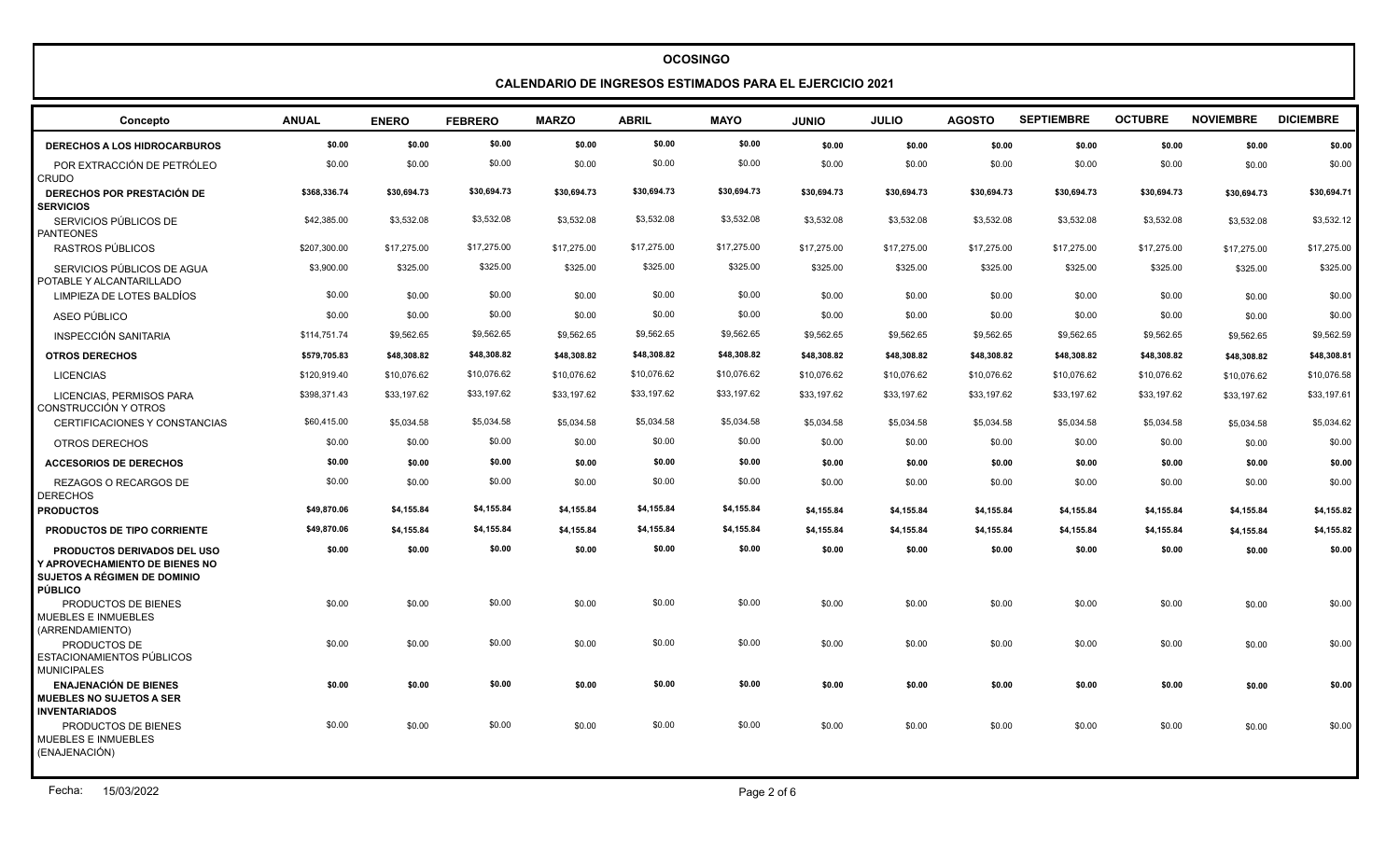**CALENDARIO DE INGRESOS ESTIMADOS PARA EL EJERCICIO 2021**

| Concepto                                                           | <b>ANUAL</b> | <b>ENERO</b> | <b>FEBRERO</b> | <b>MARZO</b> | <b>ABRIL</b> | <b>MAYO</b> | <b>JUNIO</b> | <b>JULIO</b> | <b>AGOSTO</b> | <b>SEPTIEMBRE</b> | <b>OCTUBRE</b> | <b>NOVIEMBRE</b> | <b>DICIEMBRE</b> |
|--------------------------------------------------------------------|--------------|--------------|----------------|--------------|--------------|-------------|--------------|--------------|---------------|-------------------|----------------|------------------|------------------|
| <b>ACCESORIOS DE PRODUCTOS</b>                                     | \$0.00       | \$0.00       | \$0.00         | \$0.00       | \$0.00       | \$0.00      | \$0.00       | \$0.00       | \$0.00        | \$0.00            | \$0.00         | \$0.00           | \$0.00           |
| REZAGOS O RECARGOS DE<br><b>PRODUCTOS</b>                          | \$0.00       | \$0.00       | \$0.00         | \$0.00       | \$0.00       | \$0.00      | \$0.00       | \$0.00       | \$0.00        | \$0.00            | \$0.00         | \$0.00           | \$0.00           |
| <b>OTROS PRODUCTOS QUE</b><br><b>GENERAN INGRESOS CORRIENTES</b>   | \$49,870.06  | \$4,155.84   | \$4,155.84     | \$4,155.84   | \$4,155.84   | \$4,155.84  | \$4,155.84   | \$4,155.84   | \$4,155.84    | \$4,155.84        | \$4,155.84     | \$4,155.84       | \$4,155.82       |
| PRODUCTOS DERIVADOS DE<br><b>BIENES MUEBLES</b>                    | \$0.00       | \$0.00       | \$0.00         | \$0.00       | \$0.00       | \$0.00      | \$0.00       | \$0.00       | \$0.00        | \$0.00            | \$0.00         | \$0.00           | \$0.00           |
| PRODUCTOS FINANCIEROS<br>(ORDINARIOS)                              | \$49,586.55  | \$4,132.21   | \$4,132.21     | \$4,132.21   | \$4,132.21   | \$4,132.21  | \$4,132.21   | \$4,132.21   | \$4,132.21    | \$4,132.21        | \$4,132.21     | \$4,132.21       | \$4,132.24       |
| PRODUCTOS FINANCIEROS<br>(CAPUFE)                                  | \$0.00       | \$0.00       | \$0.00         | \$0.00       | \$0.00       | \$0.00      | \$0.00       | \$0.00       | \$0.00        | \$0.00            | \$0.00         | \$0.00           | \$0.00           |
| PRODUCTOS FINANCIEROS<br>(OTROS CONVENIDOS)                        | \$0.00       | \$0.00       | \$0.00         | \$0.00       | \$0.00       | \$0.00      | \$0.00       | \$0.00       | \$0.00        | \$0.00            | \$0.00         | \$0.00           | \$0.00           |
| PRODUCTOS FINANCIEROS<br>(ADICIONALES ESTATALES)                   | \$0.00       | \$0.00       | \$0.00         | \$0.00       | \$0.00       | \$0.00      | \$0.00       | \$0.00       | \$0.00        | \$0.00            | \$0.00         | \$0.00           | \$0.00           |
| PRODUCTOS FINANCIEROS<br>(OTROS SUBSIDIOS)                         | \$0.00       | \$0.00       | \$0.00         | \$0.00       | \$0.00       | \$0.00      | \$0.00       | \$0.00       | \$0.00        | \$0.00            | \$0.00         | \$0.00           | \$0.00           |
| PRODUCTOS FINANCIEROS<br>(FINANCIAMIENTOS Y EMPRÉSTITOS)           | \$0.00       | \$0.00       | \$0.00         | \$0.00       | \$0.00       | \$0.00      | \$0.00       | \$0.00       | \$0.00        | \$0.00            | \$0.00         | \$0.00           | \$0.00           |
| OTROS PRODUCTOS                                                    | \$283.51     | \$23.63      | \$23.63        | \$23.63      | \$23.63      | \$23.63     | \$23.63      | \$23.63      | \$23.63       | \$23.63           | \$23.63        | \$23.63          | \$23.58          |
| <b>APROVECHAMIENTOS</b>                                            | \$819,407.97 | \$68,284.00  | \$68,284.00    | \$68,284.00  | \$68,284.00  | \$68,284.00 | \$68,284.00  | \$68,284.00  | \$68,284.00   | \$68,284.00       | \$68,284.00    | \$68,284.00      | \$68,283.97      |
| <b>APROVECHAMIENTOS DE TIPO</b><br><b>CORRIENTE</b>                | \$819,407.97 | \$68,284.00  | \$68,284.00    | \$68,284.00  | \$68,284.00  | \$68,284.00 | \$68,284.00  | \$68,284.00  | \$68,284.00   | \$68,284.00       | \$68,284.00    | \$68,284.00      | \$68,283.97      |
| <b>INCENTIVOS DERIVADOS DE LA</b><br><b>COLABORACIÓN FISCAL</b>    | \$203,208.19 | \$16.934.02  | \$16,934.02    | \$16,934.02  | \$16,934.02  | \$16,934.02 | \$16.934.02  | \$16,934.02  | \$16.934.02   | \$16,934.02       | \$16,934.02    | \$16.934.02      | \$16,933.97      |
| <b>ISR PARTICIPABLE</b>                                            | \$203,208.19 | \$16,934.02  | \$16,934.02    | \$16.934.02  | \$16,934.02  | \$16,934.02 | \$16,934.02  | \$16,934.02  | \$16,934.02   | \$16,934.02       | \$16,934.02    | \$16,934.02      | \$16,933.97      |
| <b>MULTAS</b>                                                      | \$269,159.78 | \$22.429.98  | \$22,429.98    | \$22.429.98  | \$22,429.98  | \$22,429.98 | \$22.429.98  | \$22,429.98  | \$22,429.98   | \$22,429.98       | \$22,429.98    | \$22,429.98      | \$22,430.00      |
| <b>MULTAS</b>                                                      | \$269,159.78 | \$22,429.98  | \$22,429.98    | \$22,429.98  | \$22,429.98  | \$22,429.98 | \$22,429.98  | \$22,429.98  | \$22,429.98   | \$22,429.98       | \$22,429.98    | \$22.429.98      | \$22,430.00      |
| <b>INDEMNIZACIONES</b>                                             | \$347,040.00 | \$28,920.00  | \$28,920.00    | \$28,920.00  | \$28,920.00  | \$28,920.00 | \$28,920.00  | \$28,920.00  | \$28,920.00   | \$28,920.00       | \$28,920.00    | \$28.920.00      | \$28,920.00      |
| <b>INDEMNIZACIONES</b>                                             | \$347,040.00 | \$28,920.00  | \$28,920.00    | \$28,920.00  | \$28,920.00  | \$28,920.00 | \$28,920.00  | \$28,920.00  | \$28,920.00   | \$28,920.00       | \$28,920.00    | \$28,920.00      | \$28,920.00      |
| <b>REINTEGROS</b>                                                  | \$0.00       | \$0.00       | \$0.00         | \$0.00       | \$0.00       | \$0.00      | \$0.00       | \$0.00       | \$0.00        | \$0.00            | \$0.00         | \$0.00           | \$0.00           |
| <b>REINTEGROS Y ALCANCES</b>                                       | \$0.00       | \$0.00       | \$0.00         | \$0.00       | \$0.00       | \$0.00      | \$0.00       | \$0.00       | \$0.00        | \$0.00            | \$0.00         | \$0.00           | \$0.00           |
| <b>APROVECHAMIENTOS</b><br><b>PROVENIENTES DE OBRAS PÚBLICAS</b>   | \$0.00       | \$0.00       | \$0.00         | \$0.00       | \$0.00       | \$0.00      | \$0.00       | \$0.00       | \$0.00        | \$0.00            | \$0.00         | \$0.00           | \$0.00           |
| RETENCIONES DE OBRA PÚBLICA                                        | \$0.00       | \$0.00       | \$0.00         | \$0.00       | \$0.00       | \$0.00      | \$0.00       | \$0.00       | \$0.00        | \$0.00            | \$0.00         | \$0.00           | \$0.00           |
| <b>APROVECHAMIENTOS POR</b><br><b>APORTACIONES Y COOPERACIONES</b> | \$0.00       | \$0.00       | \$0.00         | \$0.00       | \$0.00       | \$0.00      | \$0.00       | \$0.00       | \$0.00        | \$0.00            | \$0.00         | \$0.00           | \$0.00           |
| DONATIVOS, HERENCIAS Y<br>LEGADOS A FAVOR DEL MUNICIPIO            | \$0.00       | \$0.00       | \$0.00         | \$0.00       | \$0.00       | \$0.00      | \$0.00       | \$0.00       | \$0.00        | \$0.00            | \$0.00         | \$0.00           | \$0.00           |
| <b>ACCESORIOS DE</b><br><b>APROVECHAMIENTOS</b>                    | \$0.00       | \$0.00       | \$0.00         | \$0.00       | \$0.00       | \$0.00      | \$0.00       | \$0.00       | \$0.00        | \$0.00            | \$0.00         | \$0.00           | \$0.00           |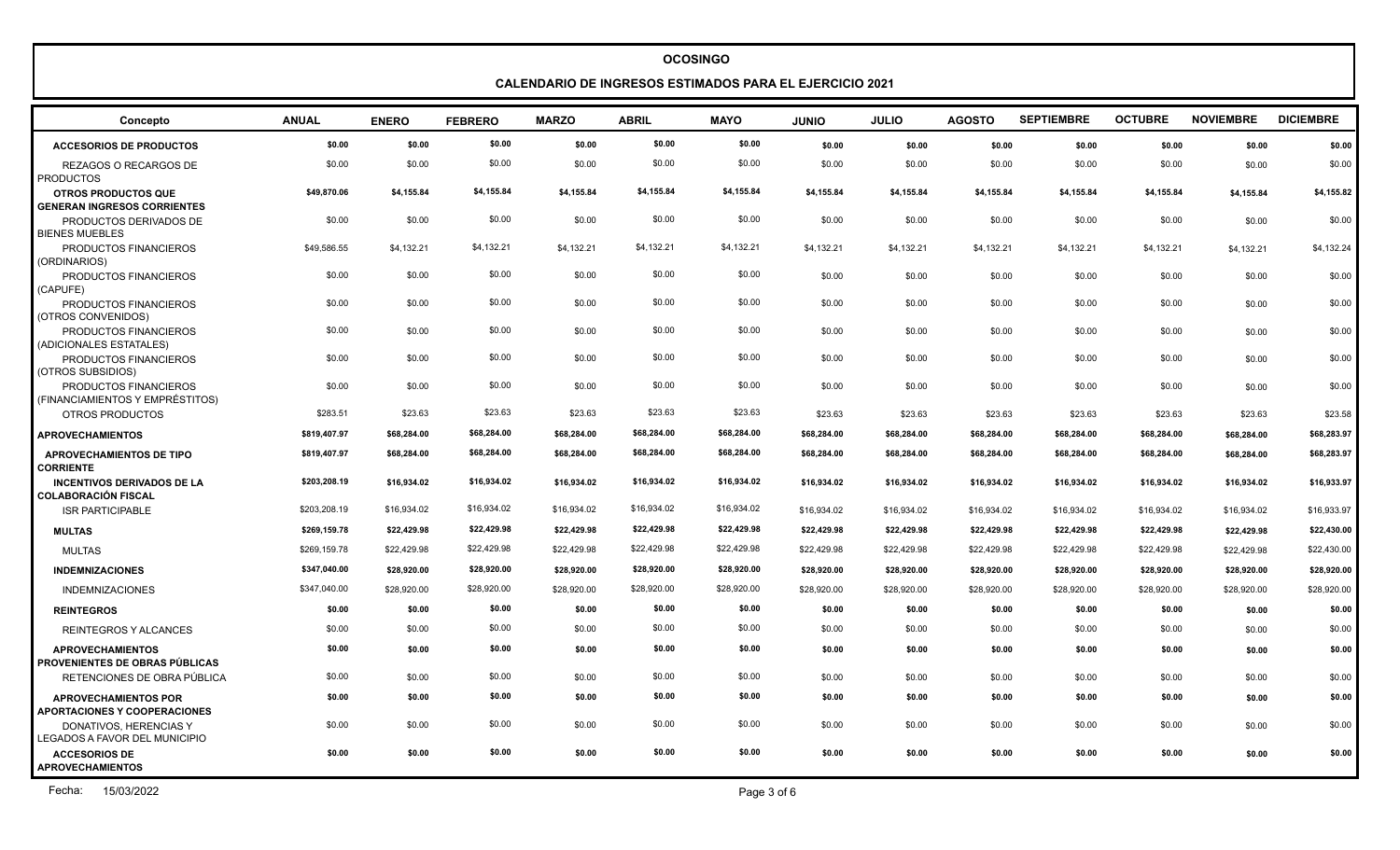**CALENDARIO DE INGRESOS ESTIMADOS PARA EL EJERCICIO 2021**

| Concepto                                                                                                                          | <b>ANUAL</b>       | <b>ENERO</b>    | <b>FEBRERO</b>  | <b>MARZO</b>    | <b>ABRIL</b>    | <b>MAYO</b>     | <b>JUNIO</b>    | <b>JULIO</b>    | <b>AGOSTO</b>   | <b>SEPTIEMBRE</b> | <b>OCTUBRE</b>  | <b>NOVIEMBRE</b> | <b>DICIEMBRE</b> |
|-----------------------------------------------------------------------------------------------------------------------------------|--------------------|-----------------|-----------------|-----------------|-----------------|-----------------|-----------------|-----------------|-----------------|-------------------|-----------------|------------------|------------------|
| REZAGOS O RECARGOS DE<br><b>APROVECHAMIENTOS</b>                                                                                  | \$0.00             | \$0.00          | \$0.00          | \$0.00          | \$0.00          | \$0.00          | \$0.00          | \$0.00          | \$0.00          | \$0.00            | \$0.00          | \$0.00           | \$0.00           |
| <b>OTROS APROVECHAMIENTOS</b>                                                                                                     | \$0.00             | \$0.00          | \$0.00          | \$0.00          | \$0.00          | \$0.00          | \$0.00          | \$0.00          | \$0.00          | \$0.00            | \$0.00          | \$0.00           | \$0.00           |
| REPARACIÓN DEL DAÑO                                                                                                               | \$0.00             | \$0.00          | \$0.00          | \$0.00          | \$0.00          | \$0.00          | \$0.00          | \$0.00          | \$0.00          | \$0.00            | \$0.00          | \$0.00           | \$0.00           |
| <b>CONCESIONES PARA LA</b><br>EXPLOTACIÓN DE BIENES<br><b>PATRIMONIALES</b>                                                       | \$0.00             | \$0.00          | \$0.00          | \$0.00          | \$0.00          | \$0.00          | \$0.00          | \$0.00          | \$0.00          | \$0.00            | \$0.00          | \$0.00           | \$0.00           |
| <b>RESTITUCIONES QUE POR</b><br>CUALQUIER CAUSA SE HAGAN AL<br><b>FISCO</b>                                                       | \$0.00             | \$0.00          | \$0.00          | \$0.00          | \$0.00          | \$0.00          | \$0.00          | \$0.00          | \$0.00          | \$0.00            | \$0.00          | \$0.00           | \$0.00           |
| <b>TESOROS</b>                                                                                                                    | \$0.00             | \$0.00          | \$0.00          | \$0.00          | \$0.00          | \$0.00          | \$0.00          | \$0.00          | \$0.00          | \$0.00            | \$0.00          | \$0.00           | \$0.00           |
| <b>RENDIMIENTOS POR</b><br><b>ADQUISICIONES DE BIENES</b>                                                                         | \$0.00             | \$0.00          | \$0.00          | \$0.00          | \$0.00          | \$0.00          | \$0.00          | \$0.00          | \$0.00          | \$0.00            | \$0.00          | \$0.00           | \$0.00           |
| <b>FIANZAS O CAUCIONES QUE LA</b><br>AUTORIDAD ADMINISTRATIVA ORDENE<br><b>HACER EFECTIVA</b>                                     | \$0.00             | \$0.00          | \$0.00          | \$0.00          | \$0.00          | \$0.00          | \$0.00          | \$0.00          | \$0.00          | \$0.00            | \$0.00          | \$0.00           | \$0.00           |
| <b>GASTOS DE EJECUCIÓN</b>                                                                                                        | \$0.00             | \$0.00          | \$0.00          | \$0.00          | \$0.00          | \$0.00          | \$0.00          | \$0.00          | \$0.00          | \$0.00            | \$0.00          | \$0.00           | \$0.00           |
| <b>INGRESOS POR VENTAS DE BIENES Y</b><br><b>SERVICIOS</b>                                                                        | \$0.00             | \$0.00          | \$0.00          | \$0.00          | \$0.00          | \$0.00          | \$0.00          | \$0.00          | \$0.00          | \$0.00            | \$0.00          | \$0.00           | \$0.00           |
| <b>INGRESOS POR VENTA DE BIENES Y</b><br><b>SERVICIOS PRODUCIDOS EN</b><br><b>ESTABLECIMIENTOS DEL GOBIERNO</b><br><b>CENTRAL</b> | \$0.00             | \$0.00          | \$0.00          | \$0.00          | \$0.00          | \$0.00          | \$0.00          | \$0.00          | \$0.00          | \$0.00            | \$0.00          | \$0.00           | \$0.00           |
| <b>INGRESOS PROPIOS DE ENTES</b><br><b>DESCENTRALIZADOS</b>                                                                       | \$0.00             | \$0.00          | \$0.00          | \$0.00          | \$0.00          | \$0.00          | \$0.00          | \$0.00          | \$0.00          | \$0.00            | \$0.00          | \$0.00           | \$0.00           |
| <b>DIF MUNICIPAL</b>                                                                                                              | \$0.00             | \$0.00          | \$0.00          | \$0.00          | \$0.00          | \$0.00          | \$0.00          | \$0.00          | \$0.00          | \$0.00            | \$0.00          | \$0.00           | \$0.00           |
| SISTEMA DE AGUA POTABLE                                                                                                           | \$0.00             | \$0.00          | \$0.00          | \$0.00          | \$0.00          | \$0.00          | \$0.00          | \$0.00          | \$0.00          | \$0.00            | \$0.00          | \$0.00           | \$0.00           |
| <b>OTROS</b>                                                                                                                      | \$0.00             | \$0.00          | \$0.00          | \$0.00          | \$0.00          | \$0.00          | \$0.00          | \$0.00          | \$0.00          | \$0.00            | \$0.00          | \$0.00           | \$0.00           |
| PARTICIPACIONES Y APORTACIONES                                                                                                    | \$1,167,023,109.14 | \$97.251.925.76 | \$97,251,925.76 | \$97,251,925.76 | \$97,251,925.76 | \$97,251,925.76 | \$97,251,925.76 | \$97,251,925.76 | \$97,251,925.76 | \$97,251,925.76   | \$97,251,925.76 | \$97,251,925.76  | \$97,251,925.78  |
| <b>PARTICIPACIONES</b>                                                                                                            | \$163,407,452.14   | \$13,617,287.68 | \$13,617,287.68 | \$13,617,287.68 | \$13,617,287.68 | \$13,617,287.68 | \$13,617,287.68 | \$13,617,287.68 | \$13,617,287.68 | \$13,617,287.68   | \$13,617,287.68 | \$13,617,287.68  | \$13,617,287.66  |
| RAMO <sub>28</sub>                                                                                                                | \$163,407,452.14   | \$13,617,287.68 | \$13,617,287.68 | \$13,617,287.68 | \$13,617,287.68 | \$13,617,287.68 | \$13,617,287.68 | \$13,617,287.68 | \$13,617,287.68 | \$13,617,287.68   | \$13,617,287.68 | \$13,617,287.68  | \$13,617,287.66  |
| <b>FONDO GENERAL DE</b><br><b>PARTICIPACIONES</b>                                                                                 | \$131,660,990.49   | \$10,971,749.21 | \$10,971,749.21 | \$10,971,749.21 | \$10,971,749.21 | \$10,971,749.21 | \$10,971,749.21 | \$10,971,749.21 | \$10,971,749.21 | \$10,971,749.21   | \$10,971,749.21 | \$10,971,749.21  | \$10,971,749.18  |
| FONDO DE FOMENTO MUNICIPAL                                                                                                        | \$30,060,013.61    | \$2,505,001.13  | \$2,505,001.13  | \$2,505,001.13  | \$2,505,001.13  | \$2,505,001.13  | \$2,505,001.13  | \$2,505,001.13  | \$2,505,001.13  | \$2,505,001.13    | \$2,505,001.13  | \$2,505,001.13   | \$2,505,001.18   |
| <b>IMPUESTOS ESPECIALES SOBRE</b><br>PRODUCTOS Y SERVICIOS                                                                        | \$933,946.75       | \$77,828.90     | \$77,828.90     | \$77,828.90     | \$77,828.90     | \$77,828.90     | \$77,828.90     | \$77,828.90     | \$77,828.90     | \$77,828.90       | \$77,828.90     | \$77,828.90      | \$77,828.85      |
| <b>IMPUESTO SOBRE AUTOMÓVILES</b><br><b>NUEVOS</b>                                                                                | \$752,442.40       | \$62,703.53     | \$62,703.53     | \$62,703.53     | \$62,703.53     | \$62,703.53     | \$62,703.53     | \$62,703.53     | \$62,703.53     | \$62,703.53       | \$62,703.53     | \$62,703.53      | \$62,703.57      |
| <b>TENENCIA</b>                                                                                                                   | \$58.89            | \$4.91          | \$4.91          | \$4.91          | \$4.91          | \$4.91          | \$4.91          | \$4.91          | \$4.91          | \$4.91            | \$4.91          | \$4.91           | \$4.88           |
| FONDO DE FISCALIZACIÓN                                                                                                            | \$0.00             | \$0.00          | \$0.00          | \$0.00          | \$0.00          | \$0.00          | \$0.00          | \$0.00          | \$0.00          | \$0.00            | \$0.00          | \$0.00           | \$0.00           |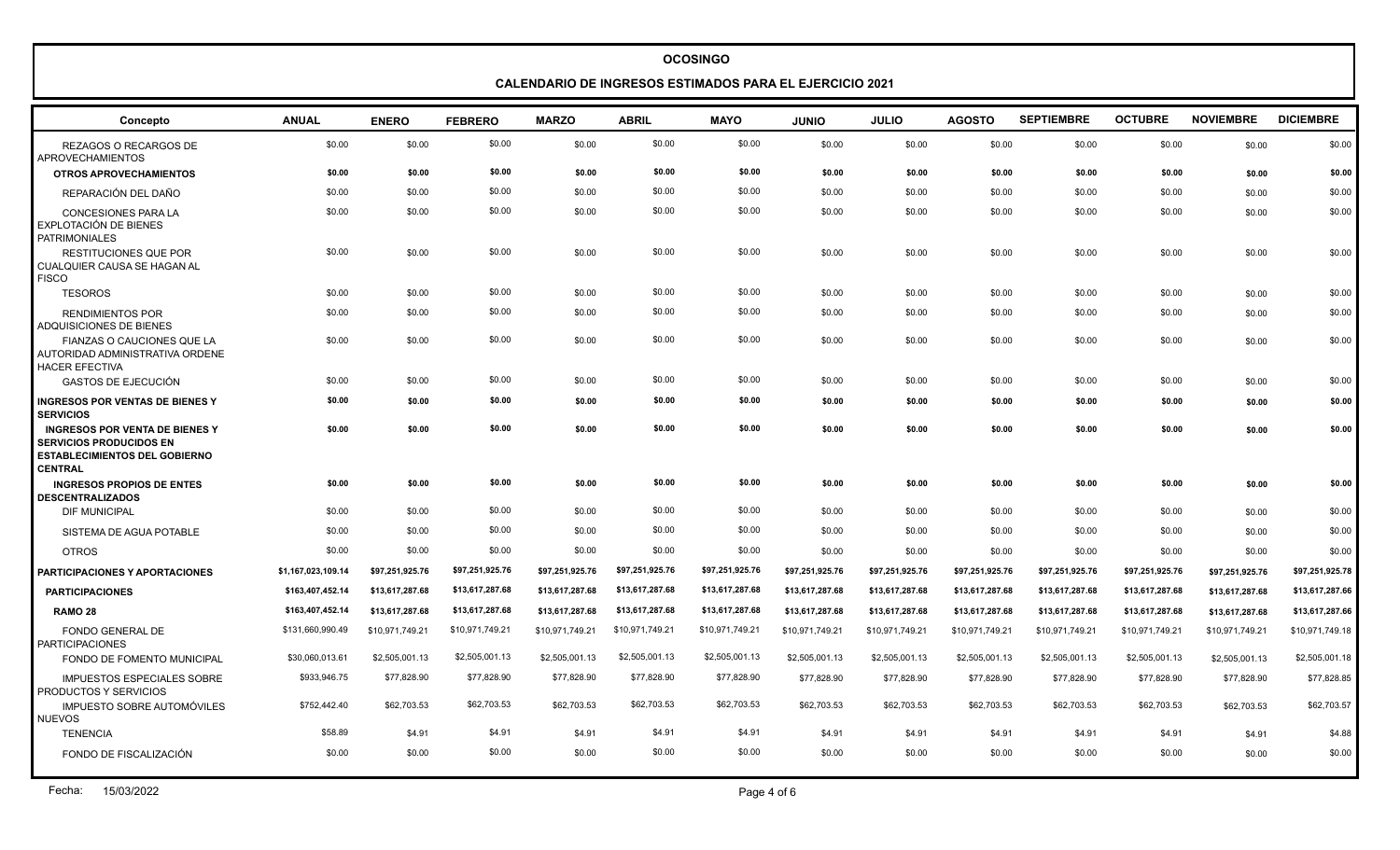#### **CALENDARIO DE INGRESOS ESTIMADOS PARA EL EJERCICIO 2021**

| Concepto                                                                                                                                          | <b>ANUAL</b>       | <b>ENERO</b>    | <b>FEBRERO</b>  | <b>MARZO</b>    | <b>ABRIL</b>    | <b>MAYO</b>     | <b>JUNIO</b>    | <b>JULIO</b>    | <b>AGOSTO</b>   | <b>SEPTIEMBRE</b> | <b>OCTUBRE</b>  | <b>NOVIEMBRE</b> | <b>DICIEMBRE</b> |
|---------------------------------------------------------------------------------------------------------------------------------------------------|--------------------|-----------------|-----------------|-----------------|-----------------|-----------------|-----------------|-----------------|-----------------|-------------------|-----------------|------------------|------------------|
| PARTICIPACIÓN DEL IMPUESTO A<br>LA VENTA FINAL DE GASOLINAS Y<br><b>DIESEL</b>                                                                    | \$0.00             | \$0.00          | \$0.00          | \$0.00          | \$0.00          | \$0.00          | \$0.00          | \$0.00          | \$0.00          | \$0.00            | \$0.00          | \$0.00           | \$0.00           |
| FONDO DE COMPENSACIÓN                                                                                                                             | \$0.00             | \$0.00          | \$0.00          | \$0.00          | \$0.00          | \$0.00          | \$0.00          | \$0.00          | \$0.00          | \$0.00            | \$0.00          | \$0.00           | \$0.00           |
| FONDO DE EXTRACCIÓN DE<br><b>HIDROCARBUROS</b>                                                                                                    | \$0.00             | \$0.00          | \$0.00          | \$0.00          | \$0.00          | \$0.00          | \$0.00          | \$0.00          | \$0.00          | \$0.00            | \$0.00          | \$0.00           | \$0.00           |
| <b>IMPUESTOS LOCALES A LA VENTA</b><br>FINAL DE LOS BIENES GRAVADOS CON<br>EL IMPUESTO ESPECIAL SOBRE<br>PRODUCCIÓN Y SERVICIOS                   | \$0.00             | \$0.00          | \$0.00          | \$0.00          | \$0.00          | \$0.00          | \$0.00          | \$0.00          | \$0.00          | \$0.00            | \$0.00          | \$0.00           | \$0.00           |
| <b>APORTACIONES</b>                                                                                                                               | \$1,003,615,657.00 | \$83,634,638.08 | \$83,634,638.08 | \$83,634,638.08 | \$83,634,638.08 | \$83,634,638.08 | \$83,634,638.08 | \$83,634,638.08 | \$83,634,638.08 | \$83,634,638.08   | \$83,634,638.08 | \$83,634,638.08  | \$83,634,638.12  |
| RAMO 33 F-III                                                                                                                                     | \$846,465,901.00   | \$70,538,825.08 | \$70,538,825.08 | \$70,538,825.08 | \$70,538,825.08 | \$70,538,825.08 | \$70,538,825.08 | \$70,538,825.08 | \$70,538,825.08 | \$70,538,825.08   | \$70,538,825.08 | \$70,538,825.08  | \$70,538,825.12  |
| FONDO DE INFRAESTRUCTURA<br>SOCIAL MUNICIPAL (FISM)                                                                                               | \$846,465,901.00   | \$70,538,825.08 | \$70,538,825.08 | \$70,538,825.08 | \$70,538,825.08 | \$70,538,825.08 | \$70,538,825.08 | \$70,538,825.08 | \$70,538,825.08 | \$70,538,825.08   | \$70,538,825.08 | \$70,538,825.08  | \$70,538,825.12  |
| PRODUCTOS FINANCIEROS DEL<br>RAMO 33-FISM                                                                                                         | \$0.00             | \$0.00          | \$0.00          | \$0.00          | \$0.00          | \$0.00          | \$0.00          | \$0.00          | \$0.00          | \$0.00            | \$0.00          | \$0.00           | \$0.00           |
| PRODUCTOS FINANCIEROS DEL<br>RAMO 33-FISM DE EJERCICIOS<br><b>ANTERIORES</b>                                                                      | \$0.00             | \$0.00          | \$0.00          | \$0.00          | \$0.00          | \$0.00          | \$0.00          | \$0.00          | \$0.00          | \$0.00            | \$0.00          | \$0.00           | \$0.00           |
| RAMO 33 F-IV                                                                                                                                      | \$157,149,756.00   | \$13,095,813.00 | \$13,095,813.00 | \$13,095,813.00 | \$13.095.813.00 | \$13.095.813.00 | \$13,095,813.00 | \$13,095,813.00 | \$13,095,813.00 | \$13,095,813.00   | \$13,095,813.00 | \$13,095,813.00  | \$13,095,813.00  |
| FONDO DE APORTACIONES PARA<br>EL FORTALECIMIENTO MUNICIPAL<br>(FORTAMUN)                                                                          | \$157,149,756.00   | \$13,095,813.00 | \$13,095,813.00 | \$13,095,813.00 | \$13,095,813.00 | \$13,095,813.00 | \$13,095,813.00 | \$13,095,813.00 | \$13,095,813.00 | \$13,095,813.00   | \$13,095,813.00 | \$13,095,813.00  | \$13,095,813.00  |
| PRODUCTOS FINANCIEROS DEL<br>RAMO 33-FORTAMUN                                                                                                     | \$0.00             | \$0.00          | \$0.00          | \$0.00          | \$0.00          | \$0.00          | \$0.00          | \$0.00          | \$0.00          | \$0.00            | \$0.00          | \$0.00           | \$0.00           |
| PRODUCTOS FINANCIEROS DEL<br>RAMO 33-FORTAMUN DE EJERCICIOS<br><b>ANTERIORES</b>                                                                  | \$0.00             | \$0.00          | \$0.00          | \$0.00          | \$0.00          | \$0.00          | \$0.00          | \$0.00          | \$0.00          | \$0.00            | \$0.00          | \$0.00           | \$0.00           |
| <b>CONVENIDOS</b>                                                                                                                                 | \$0.00             | \$0.00          | \$0.00          | \$0.00          | \$0.00          | \$0.00          | \$0.00          | \$0.00          | \$0.00          | \$0.00            | \$0.00          | \$0.00           | \$0.00           |
| <b>CONVENIDOS</b>                                                                                                                                 | \$0.00             | \$0.00          | \$0.00          | \$0.00          | \$0.00          | \$0.00          | \$0.00          | \$0.00          | \$0.00          | \$0.00            | \$0.00          | \$0.00           | \$0.00           |
| <b>CAPUFE</b>                                                                                                                                     | \$0.00             | \$0.00          | \$0.00          | \$0.00          | \$0.00          | \$0.00          | \$0.00          | \$0.00          | \$0.00          | \$0.00            | \$0.00          | \$0.00           | \$0.00           |
| <b>BEBIDAS ALCOHÓLICAS</b>                                                                                                                        | \$0.00             | \$0.00          | \$0.00          | \$0.00          | \$0.00          | \$0.00          | \$0.00          | \$0.00          | \$0.00          | \$0.00            | \$0.00          | \$0.00           | \$0.00           |
| <b>REGISTRO CIVIL</b>                                                                                                                             | \$0.00             | \$0.00          | \$0.00          | \$0.00          | \$0.00          | \$0.00          | \$0.00          | \$0.00          | \$0.00          | \$0.00            | \$0.00          | \$0.00           | \$0.00           |
| ZONA FEDERAL MARÍTIMO<br><b>TERRESTRE</b>                                                                                                         | \$0.00             | \$0.00          | \$0.00          | \$0.00          | \$0.00          | \$0.00          | \$0.00          | \$0.00          | \$0.00          | \$0.00            | \$0.00          | \$0.00           | \$0.00           |
| VIGILANCIA Y CONTROL DE<br>MERCANCÍA EXTRANJERA                                                                                                   | \$0.00             | \$0.00          | \$0.00          | \$0.00          | \$0.00          | \$0.00          | \$0.00          | \$0.00          | \$0.00          | \$0.00            | \$0.00          | \$0.00           | \$0.00           |
| USO, GOCE O<br>APROVECHAMIENTO DE INMUEBLES<br>UBICADOS EN ZONAS CONTIGUAS A<br>CAUCES DE CORRIENTES Y VASOS O<br>DEPÓSITOS DE PROPIEDAD NACIONAL | \$0.00             | \$0.00          | \$0.00          | \$0.00          | \$0.00          | \$0.00          | \$0.00          | \$0.00          | \$0.00          | \$0.00            | \$0.00          | \$0.00           | \$0.00           |